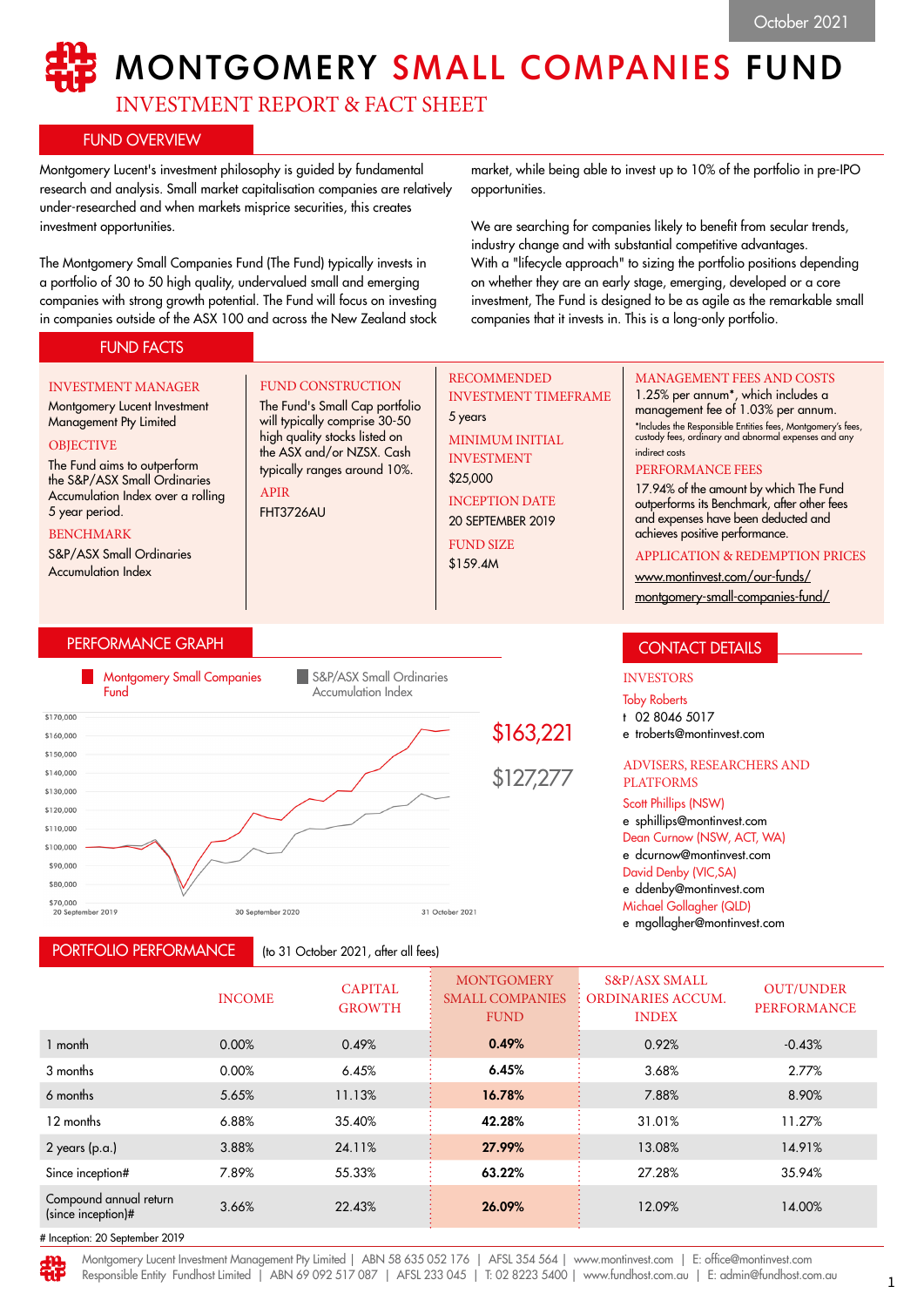# FUND COMMENTARY

The Montgomery Small Companies Fund (the Fund) returned 0.49 per cent, net of fees, in October versus the benchmark, the S&P/ASX Small Ordinaries Accumulation Index, which increased by 0.92 per cent. Since inception (20 September 2019), the Fund has increased by 63.22 per cent, outperforming the benchmark by 35.94 per cent, after all fees and expenses.

The largest positive contributors for October included Accent Group (ASX:AX1), Core Lithium (ASX:CXO) and Imdex (ASX:IMD). Rapid vaccination rates in New South Wales and Victoria have pulled forward the end of lockdowns, improving investor sentiment towards domestic reopeners including AX1. We see AX1 as well placed to benefit from anticipated strong pent-up demand for fashion sneakers as Australia's youth head back out over the warmer months with strong upside potential from the recent Glue Store acquisition. Importantly, management have retained its new store rollout program which supports a solid mediumterm growth profile. CXO's share price continued to surge higher having approved construction of its Northern Territory Finniss Lithium Project in the prior month. Momentum within the global decarbonisation theme keeps building and CXO represents an attractive play considering the company is set to become Australia's next Spodumene (lithium feedstock) producer with first production scheduled for Q4 2022.

IMD delivered a stronger than expected 1Q FY22 trading update at the Annual General Meeting which drove broker consensus earnings upgrades in the order of 10 per cent.

First quarter revenue grew 41 per cent on the prior period and 13 per cent compared to 4Q FY21, with all regions firing. Industry fundamentals remain strong, underpinned by robust commodity prices and healthy exploration budgets, while ongoing supply chain pressures and rig availability constraints are likely to elongate the investment cycle. Further, the company has a deep pipeline of new products to be commercialised over the coming years which significantly expands their addressable market. Pleasingly, IMD is increasingly being viewed as a mining technology company rather than just a mere service provider.

The largest detractors from performance included Alliance Aviation Services (ASX:AQZ), EML Payments (ASX:EML) and Pendal Group (ASX:PDL). AQZ shares weakened on investor concerns about domestic lockdowns potentially delaying the timing of the new fleet deployment program with QANTAS. Whilst near-term earnings risk exists, our view is these issues are temporary in nature with the deployment schedule marginally delayed. We don't believe strategic demand for AQZ's narrow bodied aircraft has waned given the significant efficiency benefits on offer. EML was sold off after the company provided an update on correspondence with the Central Bank of Ireland (CBI) relating to the ongoing remediation program for Prepaid Financial Services' (PFS) European operations.

Continued on the next page..



# Portfolio Performance is calculated after fees and costs, including the investment management fee and performance fee, but excludes the buy/sell spread. All returns are on a pre-tax basis. This report was prepared by Mon Lucent Investment Management Pty Limited, (ABN 58 635 052 176, Authorised Representative No. 001277163) (Montgomery) the investment manager of the Montgomery Small Companies Fund. The responsible entity of the Fund is<br>Fund or needs. You should obtain and consider a copy of the Product Disclosure Statement (PDS) Target Market Determination (TMD) relating to the Fund before making a decision to invest. Available here: https://fundhost.com.au/f montgomery-small-companies-fund/ While the information in this document has been prepared with all reasonable care, neither Fundhost nor Montgomery makes any representation or warranty as to the accuracy or completeness of any statement in this document including any forecasts. Neither Fundhost nor Montgomery guarantees the performance of the Fund or the repayment of any investor's capital. To the extent permitted by law, neither Fundhost Montgomery, including their employees, consultants, advisers, officers or authorised representatives, are liable for any loss or damage arising as a result of reliance placed on the contents of this document. Past performa indicative of future performance.